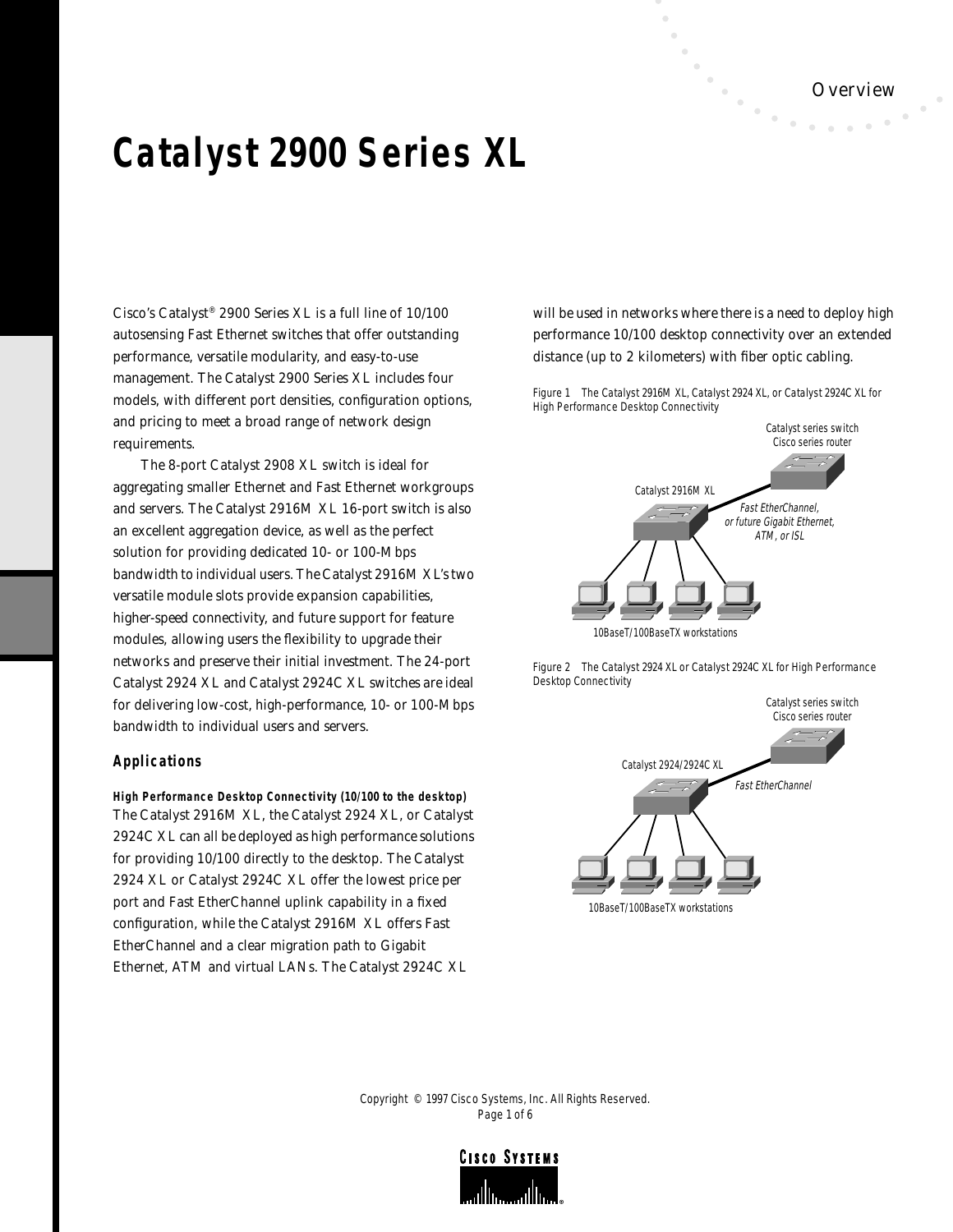## **Enterprise Workgroup and Server Aggregation**

The Catalyst 2916M XL and the Catalyst 2908 XL will be deployed in wiring closets to aggregate workgroup networking devices such as Fast Ethernet hubs, Ethernet hubs and switches, and workgroup servers. Fast EtherChannel® allows customers to logically "bond" multiple Fast Ethernet links, creating a high-capacity uplink to the corporate/campus backbone. The future Gigabit Ethernet, ATM, and ISL modules (Catalyst 2916M XL only) will allow customers the flexibility to upgrade their networks and preserve their initial investment.

### Figure 3 The Catalyst 2916M XL as Enterprise Workgroup and Server Aggregator



**Workgroup and Server Aggregation for Small- to Medium-sized Networks**

Both the Catalyst 2908 XL and the Catalyst 2916M XL will be used as a network backbone for small- to medium-sized network configurations. Either product can be used to aggregate the various network resources in the organization.

Again, Fast EtherChannel can be used for high speed access to the centralized servers.



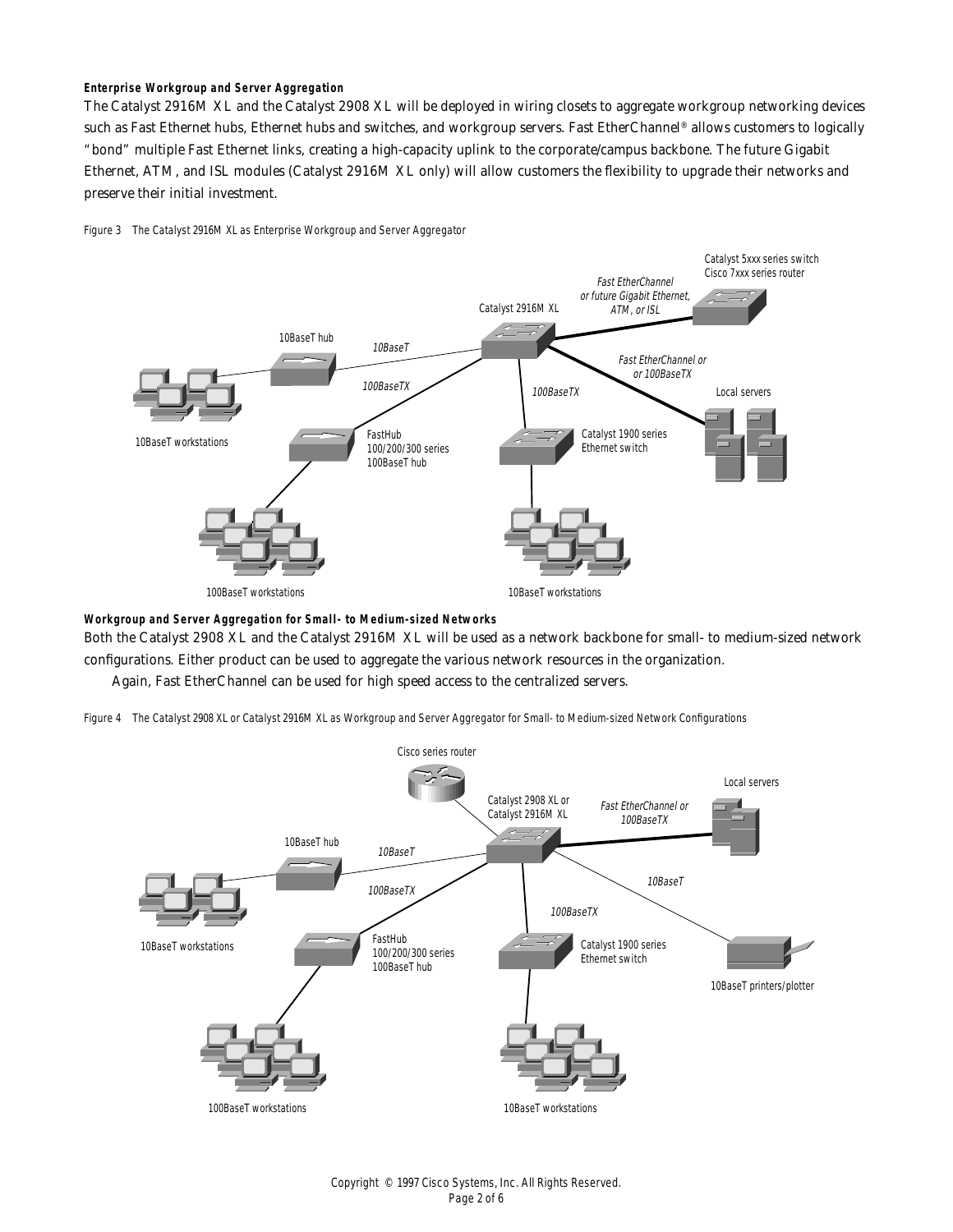# **Features and Benefits Summary**

| Feature                                              | <b>Description</b>                                                                                   | <b>Benefit</b>                                                                                                                                                       |  |
|------------------------------------------------------|------------------------------------------------------------------------------------------------------|----------------------------------------------------------------------------------------------------------------------------------------------------------------------|--|
| 10BaseT/100BaseTX Support                            | • 8, 16, 22, and 24 autosensing switched 10BaseT/100BaseTX<br>ports                                  | Delivers performance where required, such as server farms,<br>power workgroups, and individual users                                                                 |  |
|                                                      |                                                                                                      | • Preserves investment in legacy 10BaseT equipment, such as<br>NIC cards, hubs, and switches                                                                         |  |
|                                                      | · 4-port 10BaseT/100BaseTX switch module<br>(Catalyst 2916M XL only)                                 | • Cost-effective means to increase the port density of the<br>Catalyst 2916M XL                                                                                      |  |
| 100BaseFX Support                                    | • 2 switched 100BaseFX ports (Catalyst 2924C XL only)                                                | Delivers high-speed connectivity between Catalyst 2924C<br>and another device over an extended distance of up to<br>2 kilometers                                     |  |
|                                                      | • 2-port 100BaseFX switch module (Catalyst 2916M XL only)                                            | Cost-effective means to deliver connectivity between a<br>Catalyst 2916M XL and another device over an extended<br>distance of up to 2 kilometers                    |  |
| <b>Versatile Module Slots</b><br>(Catalyst 2916M XL) | • 2 versatile module slots accommodate future network<br>expansion plans                             | • Flexible means to enhance the base switch offering without<br>the need for a forklift upgrade                                                                      |  |
|                                                      |                                                                                                      | • Future support for Gigabit Ethernet and OC-3 ATM                                                                                                                   |  |
|                                                      |                                                                                                      | • Future support for ISL delivers cost-effective means to<br>deploy virtual LANs across the network                                                                  |  |
| <b>Autosensing on Each Port</b>                      | Detects the speed of the attached device and automatically<br>configures the port for 10 or 100 Mbps | Eases deployment of the switch in mixed 10 and 100BaseT<br>environments                                                                                              |  |
| <b>Autonegotiating on Each Port</b>                  | • Automatically selects half- or full- duplex transmission mode                                      | • Optimizes bandwidth utilization                                                                                                                                    |  |
| <b>Outstanding Performance</b>                       | 3.2-Gbps switching fabric and 1.19 to 3.0 million<br>packets-per-second forwarding rate              | • Meets the demands of the most intensive network                                                                                                                    |  |
|                                                      |                                                                                                      | • Ensures full wire-speed operation for each 10BaseT/<br>100BaseTX port                                                                                              |  |
|                                                      | • Full-duplex operation on switched 100BaseT ports                                                   | Delivers up to 200 Mbps of bandwidth to end stations,<br>servers, and between switches                                                                               |  |
|                                                      | • 4-MB shared memory architecture                                                                    | Ensures highest possible throughput by eliminating<br>head-of-line blocking, minimizing packet loss, and reducing<br>congestion from multicast and broadcast traffic |  |
|                                                      | • Bandwidth aggregation through Fast EtherChannel<br>technology                                      | Delivers up to 800-Mbps connectivity between switches, to<br>routers and individual servers                                                                          |  |
|                                                      |                                                                                                      | • Enhances fault tolerance                                                                                                                                           |  |
|                                                      | • Per-port broadcast storm control                                                                   | • Prevents faulty end stations from degrading overall system<br>performance with broadcast storms                                                                    |  |
|                                                      | • Cisco Group Management Protocol (CGMP)                                                             | • Enables the switch to selectively forward routed IP multicast<br>traffic to targeted multimedia end stations, reducing overall<br>network traffic                  |  |
| <b>Management and System Setup</b>                   | · Simple Network Management Protocol (SNMP) and Telnet<br>interface support                          | • Delivers comprehensive in-band management                                                                                                                          |  |
|                                                      | Telnet support for five simultaneous sessions                                                        | Allows menu-based management by terminal emulation<br>software over the network                                                                                      |  |
|                                                      | • Command-line interface (CLI) -based management console                                             | • Provides detailed out-of-band management                                                                                                                           |  |
|                                                      |                                                                                                      | • Uses the same management interface as Cisco routers                                                                                                                |  |
|                                                      | • Built-in HTTP server                                                                               | · Enables Web-based management interface through<br>standard browser such as Netscape Navigator or Microsoft<br>Explorer                                             |  |
|                                                      | • Support for CiscoWorks Windows network management<br>software                                      | • Enables management on a per-port and per-switch basis                                                                                                              |  |
|                                                      |                                                                                                      | • Provides a common management interface for Cisco routers,<br>switches, and hubs                                                                                    |  |
|                                                      | • Cisco Discovery Protocol (CDP)                                                                     | Enables a CiscoView network management station to<br>automatically discover the switch in a network topology<br>without user intervention                            |  |

 $\sim$  $\bullet$  $\bullet$  $\hat{\mathcal{O}}$  $\bullet$  $\bullet$  $\bullet$  $\bullet$  $\bullet$  $\bullet$  $\bullet$  $\bullet$  $\bullet$  $\hat{\mathcal{O}}$ 

 $\alpha$ 

 $\bullet$  $\bullet$  $\alpha$  $\bullet$  $\bullet$  $\bullet$  $\bullet$  $\bullet$ 

 $\mathbf{0} \rightarrow \mathbf{0}$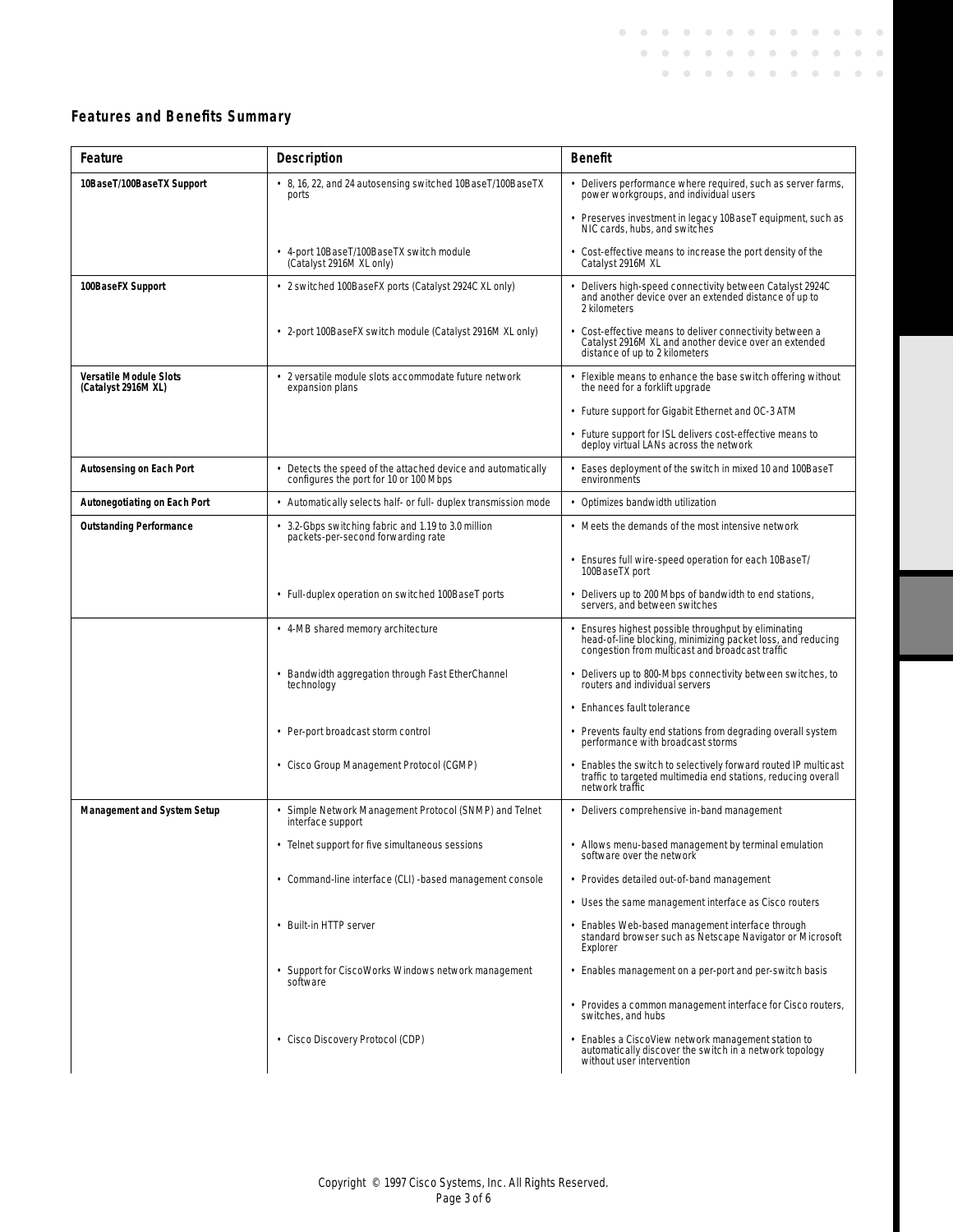| Feature                                           | <b>Description</b>                                                                                                                                                                                              | <b>Benefit</b>                                                                                                                                                               |
|---------------------------------------------------|-----------------------------------------------------------------------------------------------------------------------------------------------------------------------------------------------------------------|------------------------------------------------------------------------------------------------------------------------------------------------------------------------------|
|                                                   | • Four groups of embedded RMON (History, Statistics, Alarms,<br>and Events)                                                                                                                                     | • Provides enhanced manageability, network monitoring, and<br>traffic analysis                                                                                               |
|                                                   | Network statistics gathered on a per-port basis or by using<br>an RMON probe                                                                                                                                    | Facilitates troubleshooting and capacity planning by<br>characterizing each port's utilization, errors, and other key<br>statistics                                          |
| <b>Management and System Setup</b><br>(continued) | SPAN support for connection to a network analyzer or RMON<br>probe                                                                                                                                              | Offers complete monitoring of a single port, group of ports, or<br>the entire switch from a single network analyzer or RMON<br>probe attached to a switch port               |
|                                                   | Multifunction per-port LEDs for port status, half-duplex/<br>full-duplex, and 10BaseT/100BaseT indication, as well as<br>switch-level status LEDs for system, RPS, module status, and<br>bandwidth utilization  | Provides comprehensive and convenient visual management<br>of the switch                                                                                                     |
|                                                   | • Autoconfiguration                                                                                                                                                                                             | • Eases deployment of switches in the network by<br>automatically configuring multiple switches across a<br>network via a boot server                                        |
|                                                   | • Trivial File Transfer Protocol (TFTP)                                                                                                                                                                         | Reduces the cost of administering software upgrades by<br>downloading from a centralized location                                                                            |
|                                                   | • Default configuration stored in Flash memory                                                                                                                                                                  | Ensures that the switch can be connected to the network<br>and can pass traffic with minimal user intervention                                                               |
|                                                   | • Address Resolution Protocol (ARP) discovers the MAC<br>address that corresponds to the IP address for any given<br>host on the network                                                                        | Allows the network manager, from a central console, to<br>identify a host IP address and its corresponding MAC<br>address                                                    |
|                                                   | 19-inch rack-mountable Catalyst 2908 XL, 2924 XL, and<br>2924C XL are available in one rack unit-high (1.73 in.)<br>enclosure, and Catalyst 2916M XL is available in two rack<br>unit-high enclosure (3.43 in.) | Compliant with standard 19-inch rack-mount scheme for<br>easy installation; allows high-density port allocation while<br>conserving valuable rack space in the wiring closet |
| <b>Fault Tolerance</b>                            | IEEE 802.1d Spanning-Tree Protocol                                                                                                                                                                              | Supports redundant backbone connections and loop-free<br>networks for improved fault tolerance                                                                               |
|                                                   | • Redundant power supply option                                                                                                                                                                                 | • External RPS provides a redundant power source for up to<br>four units for improved fault tolerance                                                                        |
|                                                   | • Low parts count design with 156,311 hours calculated MTBF                                                                                                                                                     | Designed to provide the highest reliability for maximum<br>network uptime                                                                                                    |
| <b>Security</b>                                   | Secure addressing: secures a port to an individual MAC<br>address or a group of up to 132 MAC addresses Addresses<br>can be learned or manually entered; choice of actions upon<br>secure address violation:    | For security-sensitive applications, prevents unauthorized<br>users from accessing the network                                                                               |
|                                                   | - Send/not send an SNMP trap<br>- Suspend, disable, or leave security violation port enabled                                                                                                                    | Provides administrators the choice of level of security.<br>notification, and resulting actions                                                                              |
|                                                   | • Password-protected in-band and out-of-band management                                                                                                                                                         | Provides protection against unauthorized configuration<br>changes and secures against unwanted intruders                                                                     |
|                                                   | • Multilevel security on console access                                                                                                                                                                         | • Prevents unauthorized users from altering the switch<br>configuration                                                                                                      |
| Warranty                                          | $\cdot$ One year<br>• Two and three year extension options available                                                                                                                                            | Backed by Cisco's service and support and the technology<br>leadership that extends the reach of networks worldwide                                                          |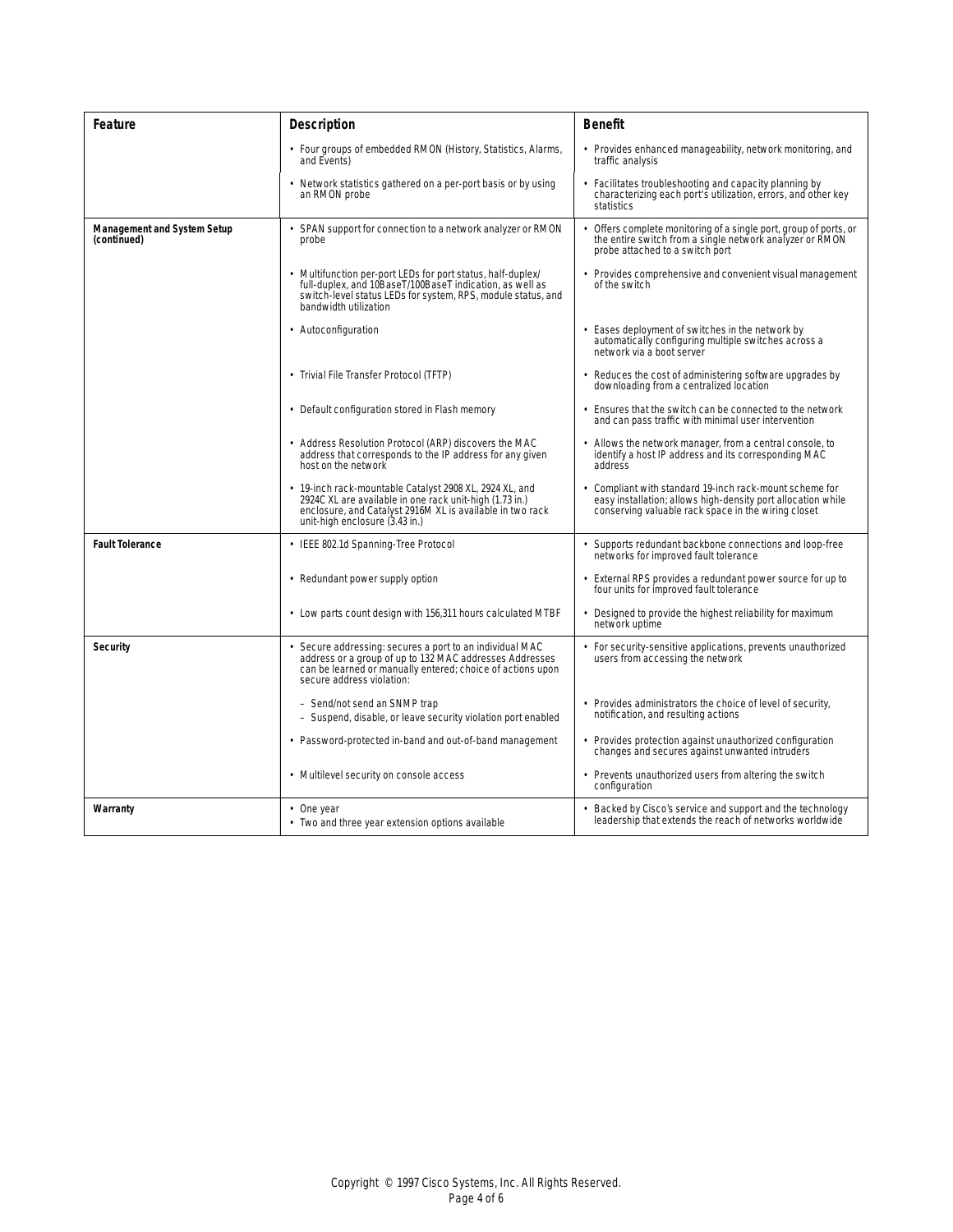## **Availability and Orderability**

| Model               | <b>Description</b>                                                                                | Availability |
|---------------------|---------------------------------------------------------------------------------------------------|--------------|
| WS-C2908-XI         | 8-port 10BaseT/100BaseTX autosensing Fast Ethernet switch                                         | January 1998 |
| <b>WS-C2916M-XL</b> | 16-port 10BaseT/100BaseTX autosensing Fast Ethernet switch with two expansion slots               | January 1998 |
| <b>WS-C2924-XL</b>  | 24-port 10BaseT/100BaseTX autosensing Fast Ethernet switch                                        | March 1998   |
| <b>WS-C2924C-XL</b> | 24-port switch with 22 10BaseT/100BaseTX autosensing Fast Ethernet ports and two 100BaseFX ports. | March 1998   |
| <b>WS-X2914-XL</b>  | 4-port 10BaseT/100BaseTX switch module for Catalyst 2916M XL                                      | January 1998 |
| <b>WS-X2922-XL</b>  | 2-port 100BaseFX switch module for Catalyst 2916M XL                                              | January 1998 |

 $\mathbf{0}=\mathbf{0}=\mathbf{0}=\mathbf{0}$ 

 $\alpha = 0$  $\sim$   $\mathbf{0}=\mathbf{0}=\mathbf{0}$  .

 $\begin{array}{cccccccccccccc} 0 & 0 & 0 & 0 & 0 & 0 & 0 & 0 \end{array}$ 

 $\mathbf{0}=\mathbf{0}=\mathbf{0}$ 

 $\bullet$  $\hat{\mathcal{O}}$  $\bullet$  $\hat{\mathcal{O}}$ 

 $\bullet$  $\bullet$ 

## **Future Modules**

| <b>Description</b>      | Availability  |
|-------------------------|---------------|
| <b>Gigabit Ethernet</b> | <b>H2CY98</b> |
| <b>ISL</b>              | <b>H2CY98</b> |
| OC-3 ATM                | TBD           |